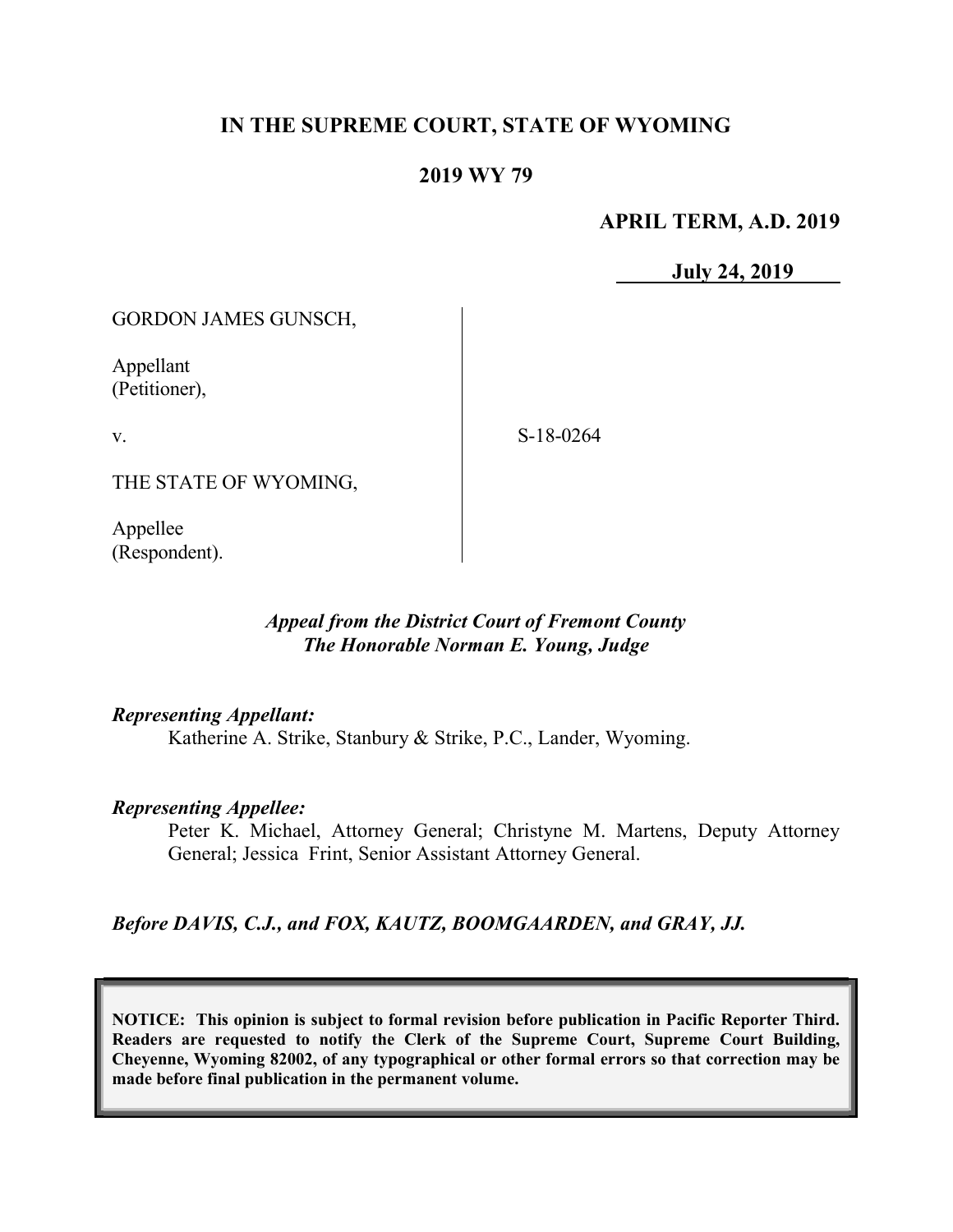#### GRAY, Justice.

[¶1] Appellant Gordon James Gunsch obtained an order granting him relief from the requirement to register as a sex offender. The State subsequently moved to vacate the order pursuant to W.R.C.P. Rule 60(b)(1). The district court granted the W.R.C.P. Rule 60(b) motion and revived Mr. Gunsch's registration requirement. Mr. Gunsch appeals. We affirm.

#### **ISSUE**

[¶2] We consolidate the parties' arguments into a single issue:

Did the district court abuse its discretion when it granted the State's motion for relief under W.R.C.P. Rule 60(b)?

## **FACTS**

[¶3] In 1990, Mr. Gunsch was convicted of incest as an adult and was required to register as a sex offender.<sup>1</sup> Later, in 2008, he received three years of unsupervised probation after being convicted on two counts of failing to meet this obligation. Since 2008, he has registered as required and has had no other conviction for any misdemeanor or felony offense.

[¶4] In June of 2018, Mr. Gunsch petitioned the district court to terminate his duty to register as a sex offender under Wyo. Stat. Ann.  $\S$  7-19-304(a)(i).<sup>2</sup> Mr. Gunsch claimed that he met the statutory requirements—he continuously registered for at least ten years, maintained a "clean record" for ten years, and, for his specific crime, he was an offender

 $\overline{a}$ 

(Emphasis added.)

<sup>1</sup> Wyo. Stat. Ann. § 6-4-402.

<sup>&</sup>lt;sup>2</sup> Wyo. Stat. Ann. § 7-19-304(a)(i) (LexisNexis 2017) reads:

<sup>(</sup>a) The duty to register under W.S. 7-19-302 shall begin on the date of sentencing and continue for the duration of the offender's life, subject to the following:

<sup>(</sup>i) An offender specified in W.S. 7-19-302 $(g)$  or adjudicated as a delinquent for offenses specified in W.S. 7-19-302(j), who has been registered for at least ten (10) years, exclusive of periods of confinement and periods in which the offender was not registered as required by law, may petition the district court for the district in which the offender is registered to be relieved of the duty to continue to register if the offender has maintained a clean record as provided in subsection (d) of this section. Upon a showing that the offender has maintained a clean record as provided in subsection (d) of this section for ten (10) years, the district court may order the offender relieved of the duty to continue registration[.]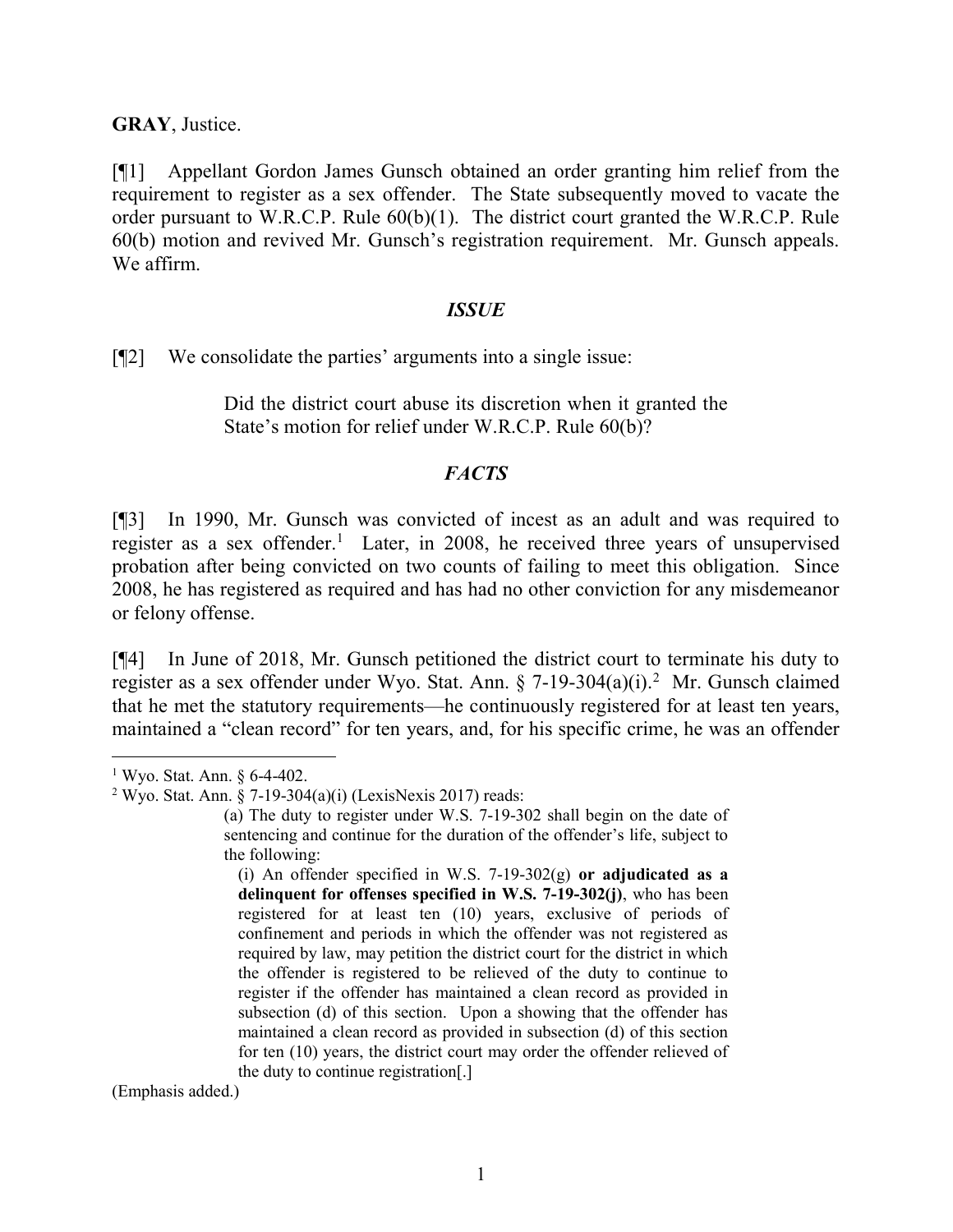"*adjudicated as a delinquent*." (Emphasis added.) The petition alleged the reporting requirement was a substantial burden because of Mr. Gunsch's age (64), numerous health problems (including legal blindness, ambulatory challenges, and kidney failure), and the inconvenience to his spouse (also his caregiver). The State urged the district court to deny relief based on the egregious nature of Mr. Gunsch's incest conviction and his subsequent convictions for failure to register. However, it conceded Mr. Gunsch "appears to meet the statutory requirements for termination of his duty to register as a sex offender pursuant to W.S.  $\S$  7-19-304(a)(i)."

[¶5] The district court entered its "Order Terminating Duty to Register" on July 13, 2018, finding Mr. Gunsch "meets all statutory requirements set forth in Wyoming Statute  $\S$  7-19-304(a)(i) and (d), and, therefore, is eligible for relief under the same." Ten days later, the State filed a W.R.C.P. Rule 60 motion alleging Mr. Gunsch was not eligible for relief from the duty to register because he was convicted of incest as an adult and not "adjudicated as a delinquent." Based on this mistake, the State asked the district court to vacate its "Order Terminating Duty to Register" and deny the Petition for Termination of Duty to Register.

[¶6] The district court granted the motion and entered the Order that is the subject of this appeal ("Order Granting State's W.R.C.P. 60 Motion for Relief from Order Terminating Duty to Register"). It found that Mr. Gunsch was not statutorily eligible for termination because he was "not adjudicated as [a] delinquent for a violation of that statute; rather, he was *convicted* [of incest] as an adult." The court concluded it "had no subject matter jurisdiction, and it was error on the [c]ourt's part to enter the *Order* Terminating Duty to Register." Mr. Gunsch filed a timely appeal.

### STANDARD OF REVIEW

[ $[$ ] W.R.C.P. Rule 60(b) permits relief from a final judgment in six circumstances,<sup>3</sup> two of which are relevant to our analysis in this case: "(1) mistake, inadvertence,

 $\overline{a}$ 

 $3$  W.R.C.P. Rule  $60(b)$  states:

<sup>(</sup>b) Grounds for Relief from a Final Judgment, Order, or Proceeding. — On motion and just terms, the court may relieve a party or its legal representative from a final judgment, order, or proceeding for the following reasons:

 <sup>(1)</sup> mistake, inadvertence, surprise, or excusable neglect;

 <sup>(2)</sup> newly discovered evidence that, with reasonable diligence, could not have been discovered in time to move for a new trial under Rule 59(b);

 <sup>(3)</sup> fraud (whether previously called intrinsic or extrinsic), misrepresentation, or misconduct by an opposing party;

 <sup>(4)</sup> the judgment is void;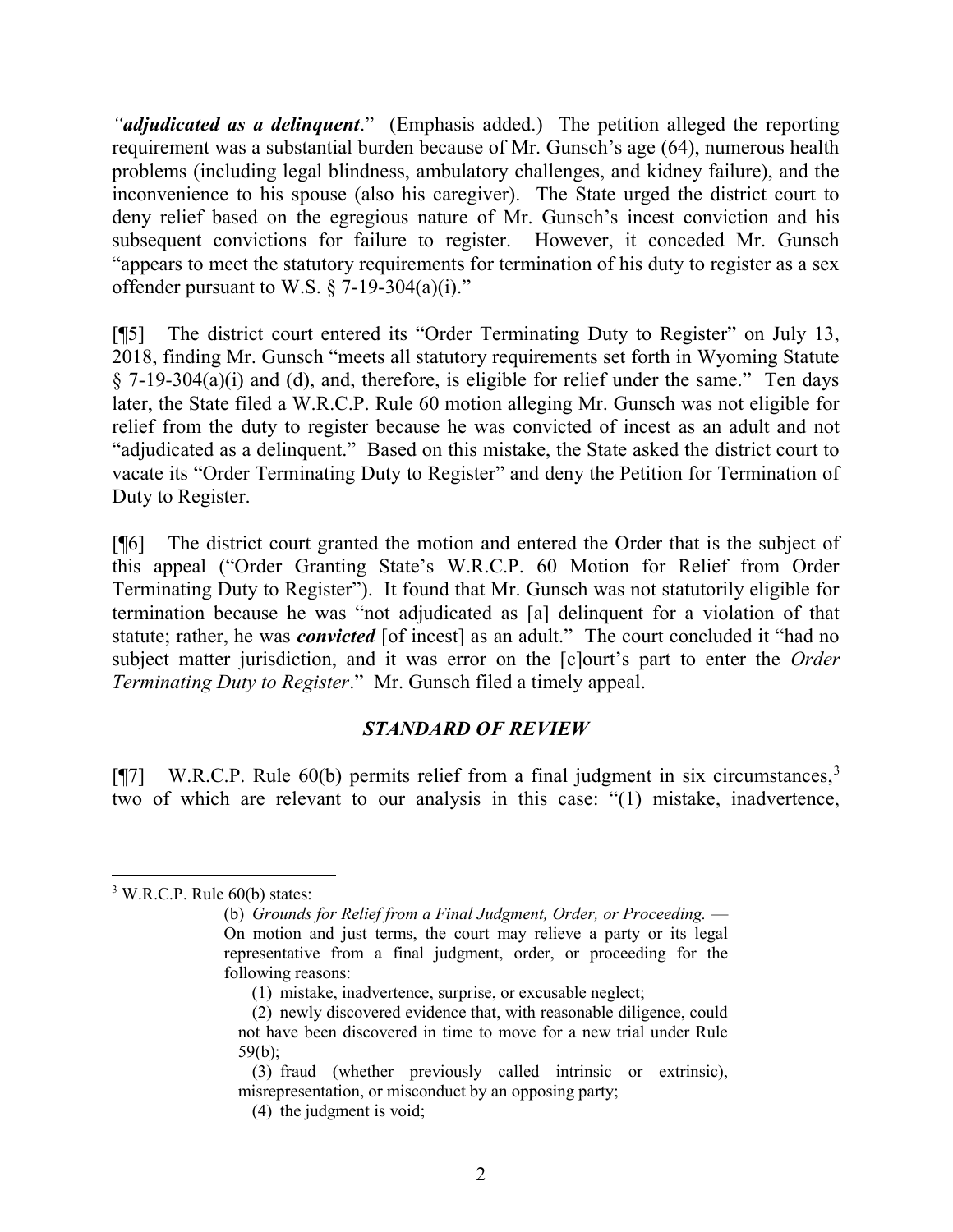surprise, or excusable neglect;" and "(4) the judgment is void." Our review of the grant or denial of a W.R.C.P. Rule 60 motion is for an abuse of discretion unless the judgment is attacked under W.R.C.P. Rule 60(b)(4). State ex rel. TRL by Avery v. RLP, 772 P.2d 1054, 1057 (Wyo. 1989). "When [a] judgment is attacked pursuant to W.R.C.P. 60(b)(4), . . . there is no question of discretion" in granting or denying relief—"either the judgment is void or it is valid" and "the trial court must act accordingly." *Id.*; *Essex Holding*, *LLC* v. Basic Properties, Inc., 2018 WY 111, ¶ 69, 427 P.3d 708, 728 (Wyo. 2018). We will address W.R.C.P. Rule  $60(b)(4)$  before turning to W.R.C.P. Rule  $60(b)(1)$ .

#### **DISCUSSION**

#### W.R.C.P. Rule 60(b)(4) Void Judgment

[¶8] Here, the district court's finding that the court lacked subject matter jurisdiction is incorrect. "[D]istrict court[s] . . . have original jurisdiction of all causes both at law and in equity and in all criminal cases . . . and of such special cases and proceedings as are not otherwise provided for." Wyo. Const. art. V, § 10; see also Matter of Adoption of L-MHB, 2018 WY 140, ¶ 9, 431 P.3d 560, 564 (Wyo. 2018). The district court has jurisdiction over claims under the Wyoming Sex Offender Registration Act (WSORA), which includes those raised in Mr. Gunsch's petition. See Kammerer v. State, 2014 WY 50, ¶ 31, 322 P.3d 827, 839 (Wyo. 2014) ("Wyoming's Act expressly provides a mechanism by which certain categories of registered sex offenders can petition the district court for relief from the duty to register."). Consequently, the original "Order Terminating Duty to Register" was not void and the district court erred in concluding it lacked subject matter jurisdiction. See Linch v. Linch, 2015 WY 141, 10, 361 P.3d 308, 311 (Wyo. 2015). This conclusion does not end our inquiry.

[¶9] We have long held we may affirm the district court on any ground apparent in the record, even if that basis was not relied upon by the district court in its decision. Guy v. Wyo. Dep't of Corr., 2019 WY 69, ¶ 18, 444 P.3d 652 (Wyo. 2019); Powder River Basin Res. Council v. Wyo. Dep't of Envtl. Quality, 2010 WY 25, ¶ 37, 226 P.3d 809, 820 (Wyo. 2010) ("Based on common sense and notions of judicial economy, it is appropriate for us to decline to remand a case [for] further proceedings [when it] would serve no useful purpose.") (internal citation omitted); State v. Alexander, 78 Wyo. 324, 333, 324 P.2d 831, 833 (1958) ("[T]he correct ruling is not adversely affected by the wrong reasons given therefor."); Peterson v. Johnson, 46 Wyo. 473, 483–84, 28 P.2d 487, 490 (1934) ("[I]n so far as [the preliminary] injunction is concerned . . . we could not reverse the case, if error was committed in issuing it, if the ultimate decision rendered herein is correct, for the error would then be without prejudice."); see also Mendez v. Republic

 $\overline{a}$ 

 <sup>(5)</sup> the judgment has been satisfied, released, or discharged; it is based on an earlier judgment that has been reversed or vacated; or applying it prospectively is no longer equitable; or

 <sup>(6)</sup> any other reason that justifies relief.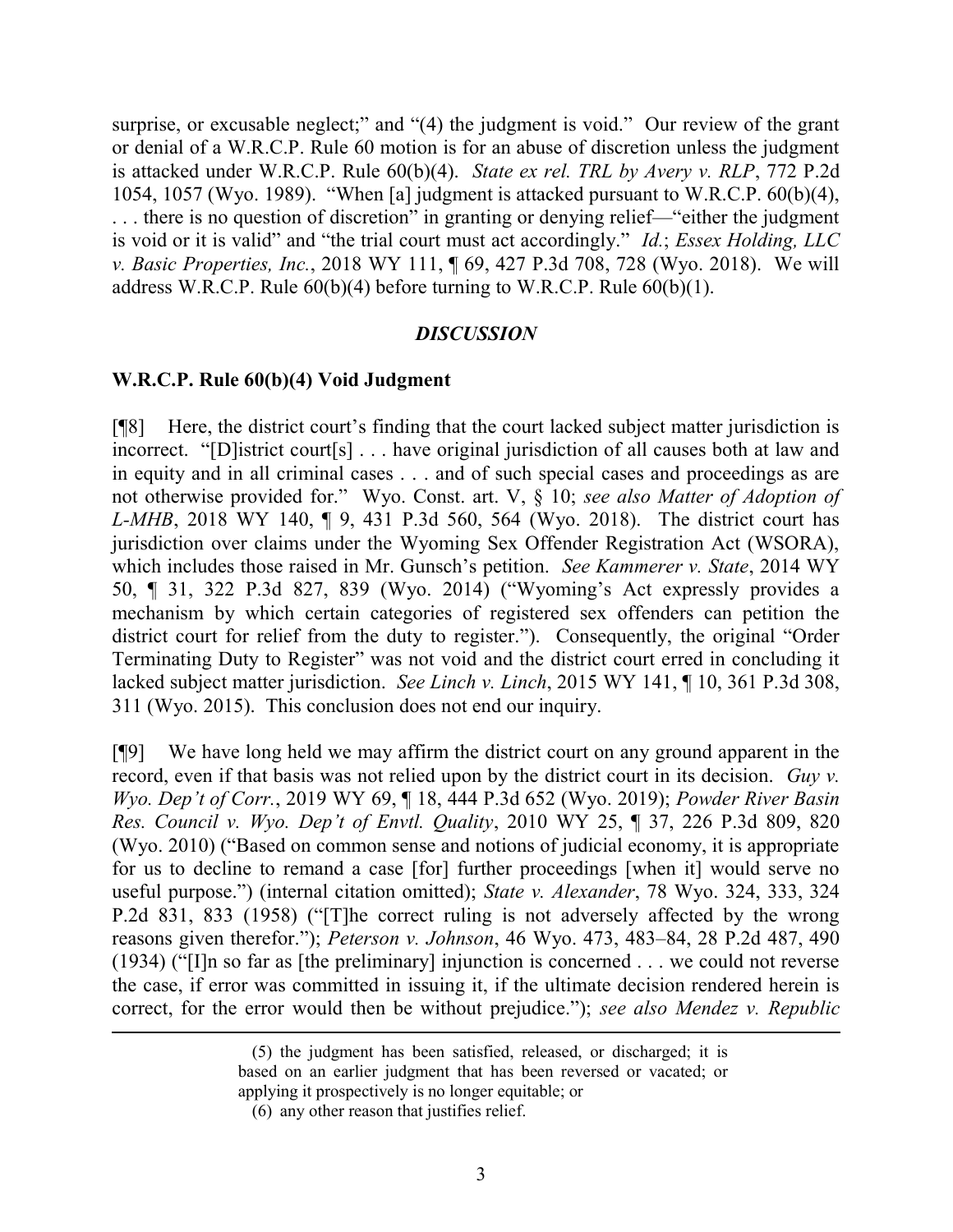Bank, 725 F.3d 651, 658 (7th Cir. 2013) ("The district court's citation of a wrong subsection [under Fed. R. Civ. P. 60(b)], however, does not merit reversal if relief is appropriate under another subsection.").

[¶10] Although we have declined to affirm on alternate grounds "when the underlying issues involve complex factual and legal arguments that were never addressed by the district court," that is not the situation here. Campbell Cty. Mem'l Hosp. v. Pfeifle, 2014 WY 3, ¶ 31, 317 P.3d 573, 581 (Wyo. 2014). In this case, the dispositive facts were undisputed. Both parties represented Mr. Gunsch was adjudicated as a juvenile when he was not. The State moved for relief under W.R.C.P. Rule  $60(b)(1)$  and both parties have had an opportunity to brief the issues. Therefore, we will address the applicability of W.R.C.P. Rule 60(b)(1).

# W.R.C.P. Rule 60(b)(1) Mistake, Inadvertence, Surprise, or Excusable Neglect

[ $[$ [11] W.R.C.P. Rule 60(b)(1) provides "[o]n motion and just terms, the court may" grant relief from a final judgment due to "mistake, inadvertence, surprise, or excusable neglect." Mr. Gunsch contends that the State's and the district court's failure to correctly interpret the statute does not fall within the concept of mistake or inadvertence. Rather, the State was required to correct any error by bringing an appeal. Mr. Gunsch also claims the term "adjudicated as a delinquent" is unclear and is not specifically defined in the WSORA.

[¶12] First, we address Mr. Gunsch's argument on the meaning of "adjudicated as a delinquent" in the WSORA. In Vaughn v. State, 2017 WY 29, 391 P.3d 1086 (Wyo. 2017), we fully explained the meaning of this phrase. This phrase was introduced in the 2011 amendments to the WSORA. The amendments expanded the reporting requirements to not only include adults convicted of a sexual offense, but to also include juveniles adjudicated as a delinquent of a sexual offense. Id. ¶ 13, 391 P.3d at 1092. The language in Wyo. Stat. Ann.  $\S$  7-19-304(a)(i) is not ambiguous. It clearly limits persons who can petition for relief for offenses specified in Wyo. Stat. Ann.  $\S$  7-19-302(j) to persons who were adjudicated as delinquents of the offense. Mr. Gunsch offers no other reading of this term. He is undeniably ineligible for relief from the reporting requirements under Wyo. Stat. Ann. § 7-19-304(a)(i).

[¶13] We next turn to whether the State must bring an appeal to correct the error. We recognize motions to set aside a judgment under W.R.C.P. Rule 60(b) are not intended as a substitute for an appeal of a judicial error or a means to extend the time limits in which to file an appeal. See Essex Holding, ¶ 72, 427 P.3d at 728–29; Estate of Dahlke ex rel. Jubie v. Dahlke, 2014 WY 29, ¶ 48, 319 P.3d 116, 128 (Wyo. 2014); Barnes v. Barnes, 998 P.2d 942, 946 (Wyo. 2000). Here, on recognizing the mistake, the State immediately brought the error to the court's attention well within the time to file an appeal.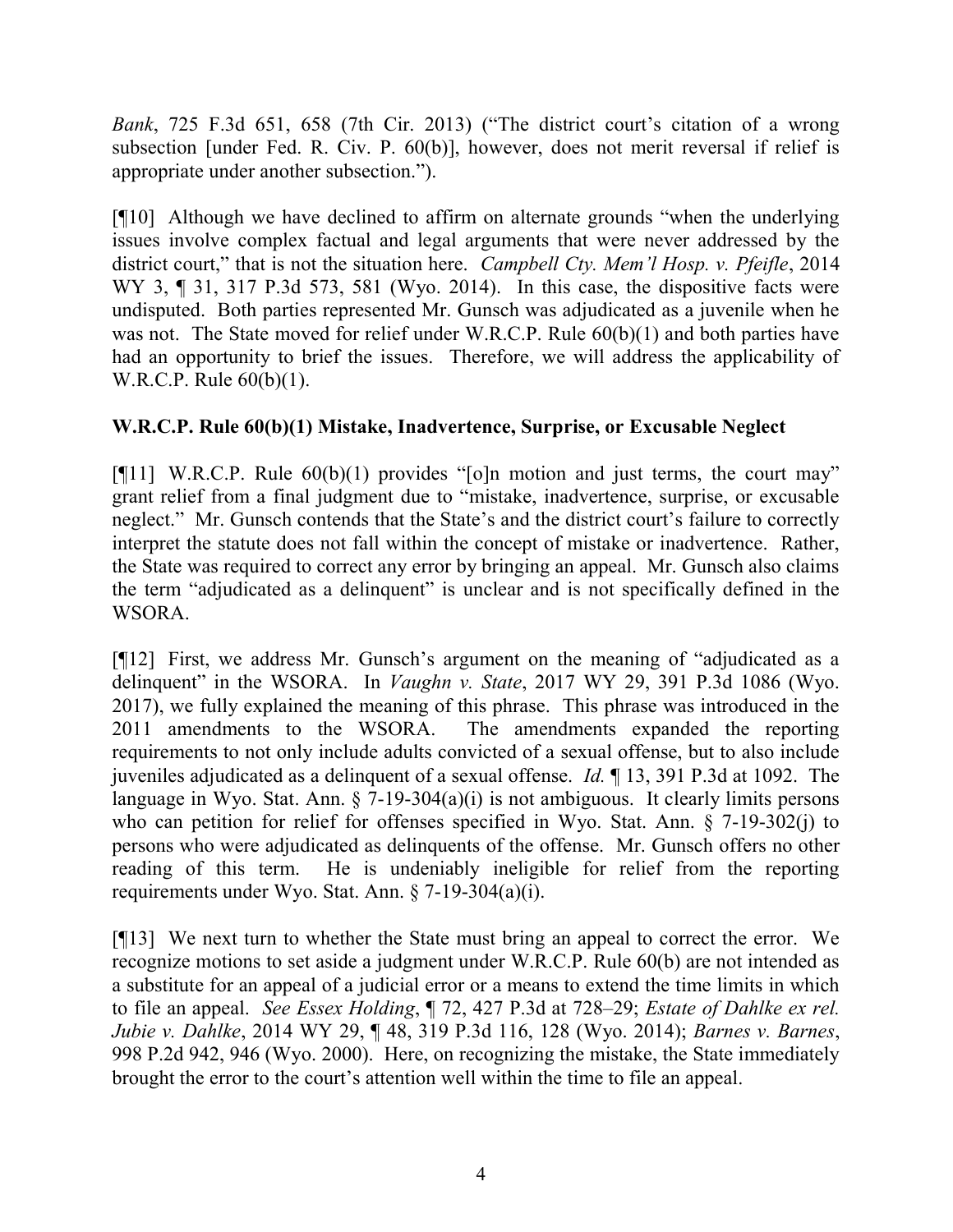[¶14] We have found it appropriate for a district court to correct its mistake under W.R.C.P. Rule 60(b). In *Bradley*, the principal ground for the wife's motion to modify a divorce decree was based on a mistake under W.R.C.P. Rule 60(b). *Bradley v. Bradley*, 2005 WY 107, ¶ 16, 118 P.3d 984, 990 (Wyo. 2005). The husband had offered an affidavit which "should have alerted the district court that the relief requested . . . should not have been granted without notice to the [w]ife and without further proceedings." Id. ¶ 15, 118 P.3d at 990. We held the district court abused its discretion when it denied the wife's motion "because the mistake that the district court was required to correct was readily evident from the record." *Id.* 17, 118 P.3d at 991.

[¶15] We are also persuaded by the Seventh Circuit's reasoning in Mendez, 725 F.3d 651.<sup>4</sup> There, the Seventh Circuit agreed with the "significant majority of circuits" that Fed. R. Civ. P.  $60(b)(1)$  "allows a district court to correct its own errors that could be corrected on appeal" where the "motion is not a device to avoid expired appellate time limits." Id. at 659. The court reasoned, "in the rare case where a district judge recognizes a clear legal or factual error before a pending appeal has been briefed, no purpose is served by prohibiting the district judge from remedying the error." Id. at 660. "[C]onsistent with the goal of the Federal Rules of Civil Procedure 'to secure the just, speedy, and inexpensive' resolution of disputes, [the parties] may be spared the effort and expense of preparing an appeal and educating a new court on the particulars of their case." Id. (citation omitted). "Whether such an error may be remedied more efficiently through Rule 60(b) rather than the normal appellate process is a question appropriately left to the district court's discretion." *Id.* The court made clear, however, its "conclusion" [did] not undermine [the] effort to prevent Rule 60(b) from being used to evade the deadline to file a timely appeal." *Id.* 

[¶16] The Seventh Circuit's discussion harmonizes with our own "notions of judicial economy." Powder River Basin Res. Council, ¶ 37, 226 P.3d at 820 ("Based on common sense and notions of judicial economy, it is appropriate for us to decline to remand a case [for] further proceedings [when it] would serve no useful purpose.") (internal citation omitted). We have held W.R.C.P. Rule 60(b) is remedial and "intended to promote decisions on the merits when possible." In re ARW, 2015 WY 25,  $\P$  17, 343 P.3d 407, 412 (Wyo. 2015) (internal citations omitted). A court has wide discretion to grant or deny a W.R.C.P. Rule 60(b) motion, and "[w]e will not disturb the exercise of that discretion unless [the] appellant demonstrates that the trial court abused [its discretion] and was clearly wrong." Rosty v. Skaj, 2012 WY 28, ¶ 27, 272 P.3d 947, 957 (Wyo. 2012) (internal citations omitted).

 $\overline{a}$ <sup>4</sup> "Because the Wyoming Rules of Civil Procedure are patterned after the Federal Rules of Civil Procedure, federal court interpretations of their rules are highly persuasive in our interpretation of the corresponding Wyoming rules." Oldroyd v. Kanjo, 2019 WY 1, ¶ 9, 432 P.3d 879, 882 (Wyo. 2019) (quoting Windham v. Windham, 2015 WY 61, ¶ 20, 348 P.3d 836, 842 (Wyo. 2015)); see also, e.g., Meiners v. Meiners, 2019 WY 39, ¶ 17, 438 P.3d 1260, 1268 (Wyo. 2019).